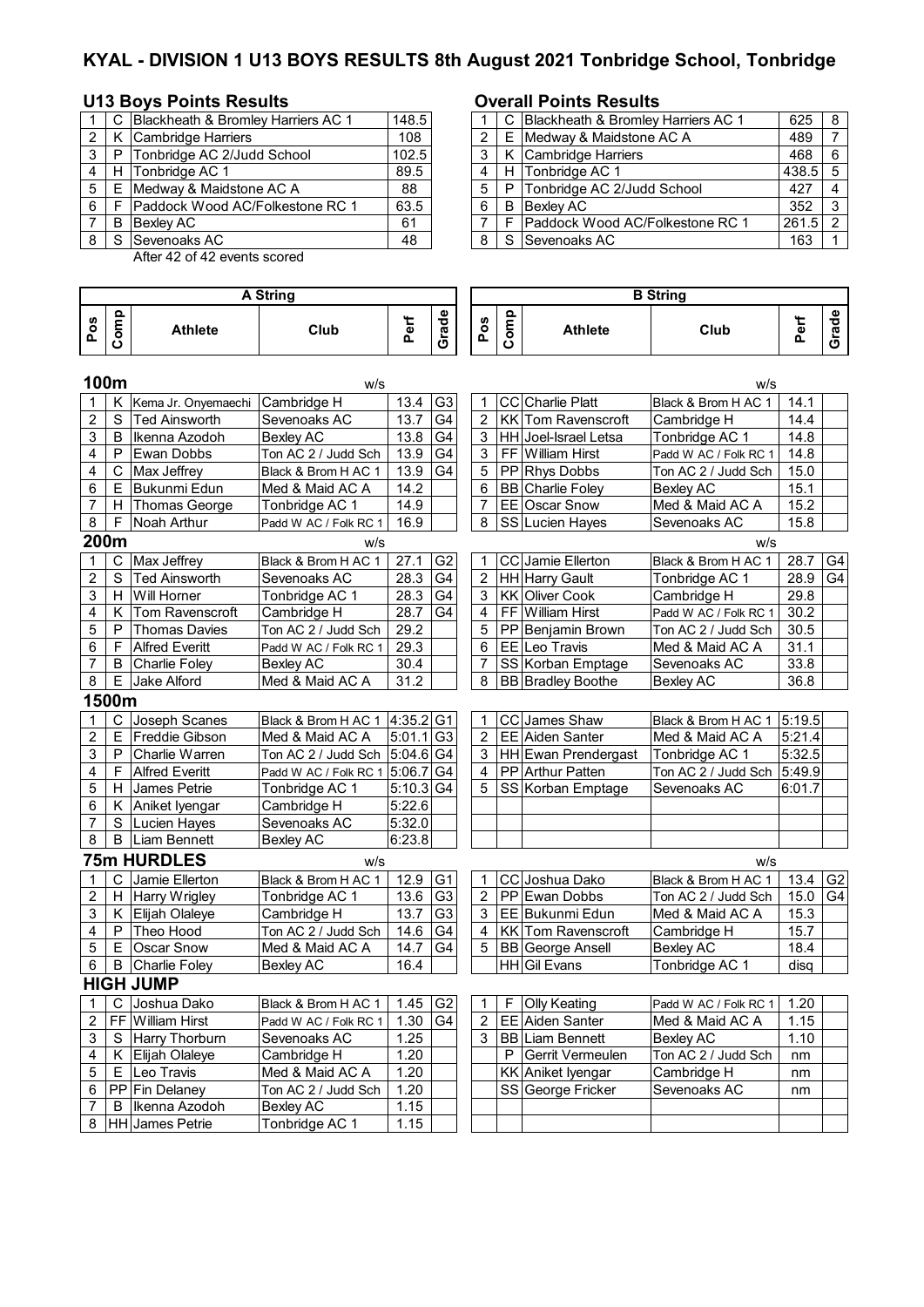# **LONG JUMP**

| 1              | CС             | Joshua Dako              | Black & Brom H AC 1                                               | 4.34                                                                       | G <sub>4</sub> |  | 1              | C | Jamie Ellerton                            | Black & Brom H AC 1 | $4.23 \mid G4$ |                |  |
|----------------|----------------|--------------------------|-------------------------------------------------------------------|----------------------------------------------------------------------------|----------------|--|----------------|---|-------------------------------------------|---------------------|----------------|----------------|--|
| 2              | P              | Ewan Dobbs               | Ton AC 2 / Judd Sch                                               | 3.99                                                                       |                |  | 2              |   | PP Benjamin Brown                         | Ton AC 2 / Judd Sch | 3.96           |                |  |
| 3              |                | <b>EE Jake Alford</b>    | Med & Maid AC A                                                   | 3.81                                                                       |                |  | 3              | H | <b>Thomas George</b>                      | Tonbridge AC 1      | 3.56           |                |  |
| 4              |                | <b>HH Harry Gault</b>    | Tonbridge AC 1                                                    | 3.69                                                                       |                |  | 4              |   | <b>KK Oliver Cook</b>                     | Cambridge H         | 3.37           |                |  |
| 5              | K.             | Henry Onyejekwe          | Cambridge H                                                       | 3.41                                                                       |                |  |                | Е | Oscar Snow                                | Med & Maid AC A     | nm             |                |  |
| 6              | F              | Olly Keating             | Padd W AC / Folk RC 1                                             | 3.25                                                                       |                |  |                |   | <b>BB</b> Bradley Boothe                  | Bexley AC           | nm             |                |  |
| $\overline{7}$ | B              | Ikenna Azodoh            | <b>Bexley AC</b>                                                  | 3.09                                                                       |                |  |                |   |                                           |                     |                |                |  |
|                | <b>SHOT</b>    |                          |                                                                   |                                                                            |                |  |                |   |                                           |                     |                |                |  |
|                | K              | Michael Bridge           | Cambridge H                                                       | 11.43                                                                      | G <sub>1</sub> |  | 1              |   | KK Henry Onyejekwe                        | Cambridge H         | 6.84           |                |  |
| 2              |                | HH Senul Weerasinghe     | Tonbridge AC 1                                                    | G <sub>4</sub><br>8.04<br>2<br>CC Noah Fage<br>6.79<br>Black & Brom H AC 1 |                |  |                |   |                                           |                     |                |                |  |
| 3              | C              | <b>Charlie Platt</b>     | Black & Brom H AC 1                                               | 3<br>7.38<br>G4<br>H Harry Wrigley<br>6.62<br>Tonbridge AC 1               |                |  |                |   |                                           |                     |                |                |  |
| 4              | F              | <b>Olly Keating</b>      | Padd W AC / Folk RC 1                                             | $\mathbf S$<br>6.41<br>7.25<br>4<br>George Fricker<br>Sevenoaks AC         |                |  |                |   |                                           |                     |                |                |  |
| 5              |                | SS Bodie Emptage         | Sevenoaks AC                                                      | 5<br>5.90<br>6.67<br>E<br>Owen Bates<br>Med & Maid AC A                    |                |  |                |   |                                           |                     |                |                |  |
| 6              | P              | Leo Bradshaw-Haydock     | Ton AC 2 / Judd Sch                                               | 6.32<br>6<br><b>PP</b> Gerrit Vermeulen<br>Ton AC 2 / Judd Sch             |                |  |                |   |                                           |                     |                |                |  |
| 7              |                | <b>EE</b> Freddie Gibson | Med & Maid AC A                                                   | 6.01                                                                       |                |  | 7              |   | <b>BB</b> George Ansell                   | Bexley AC           | 3.88           |                |  |
| 8              | B              | <b>Bradley Boothe</b>    | Bexley AC                                                         | 4.66                                                                       |                |  |                |   |                                           |                     |                |                |  |
|                | <b>JAVELIN</b> |                          |                                                                   |                                                                            |                |  |                |   |                                           |                     |                |                |  |
|                | С              | <b>Charlie Platt</b>     | Black & Brom H AC 1                                               | 28.22                                                                      | G <sub>3</sub> |  | 1              |   | PP Benjamin Gruneberg Ton AC 2 / Judd Sch |                     | 22.44 G4       |                |  |
| 2              | P              | Theo Hood                | Ton AC 2 / Judd Sch                                               | 27.65 G3                                                                   |                |  | $\overline{2}$ |   | CC Noah Fage                              | Black & Brom H AC 1 | 21.01          | G <sub>4</sub> |  |
| 3              | F              | <b>Alfred Everitt</b>    | Padd W AC / Folk RC 1                                             | 26.75 G3                                                                   |                |  | 3              |   | KK Elijah Olaleye                         | Cambridge H         | 18.75          |                |  |
| 4              | H.             | <b>Thomas George</b>     | Tonbridge AC 1                                                    | 26.28                                                                      | G <sub>3</sub> |  | 4              |   | EE Caleb James                            | Med & Maid AC A     | 17.17          |                |  |
| 5              | E.             | <b>Owen Bates</b>        | Med & Maid AC A                                                   | $20.97$ G4                                                                 |                |  | 5              |   | <b>BB</b> George Ansell                   | <b>Bexley AC</b>    | 15.85          |                |  |
| 6              | B              | Liam Bennett             | <b>Bexley AC</b>                                                  | 20.77                                                                      |                |  |                |   | HH Amogh Gautam                           | Tonbridge AC 1      | nm             |                |  |
| 7              |                | K Michael Bridge         | Cambridge H                                                       | 19.68                                                                      |                |  |                |   |                                           |                     |                |                |  |
|                |                | 4x100m RELAYS            |                                                                   |                                                                            |                |  |                |   |                                           |                     |                |                |  |
| 1              | K.             | Cambridge H              | Kema Jr. Onyemaechi, Oliver Cook, Tom Ravenscroft, Elijah Olaleye |                                                                            |                |  |                |   |                                           |                     | 55.1           |                |  |
| 2              | C              | Black & Brom H AC 1      | Joshua Dako, Jamie Ellerton, Charlie Platt, Max Jeffrey           |                                                                            |                |  |                |   |                                           |                     | 55.6           |                |  |
| 3              | P              | Ton AC 2 / Judd Sch      | Ewan Dobbs, Benjamin Brown, Thomas Davies, Fin Delaney            |                                                                            |                |  |                |   |                                           |                     | 57.2           |                |  |
| 4              | E.             | Med & Maid AC A          | Oscar Snow, Aiden Santer, Bukunmi Edun, Jake Alford               |                                                                            |                |  |                |   |                                           |                     | 57.9           |                |  |
| 5              | H.             | Tonbridge AC 1           | Harry Gault, Thomas George, James Petrie, Joel-Israel Letsa       |                                                                            |                |  |                |   |                                           |                     | 58.2           |                |  |
| 6              | B              | <b>Bexley AC</b>         |                                                                   | Ikenna Azodoh, Liam Bennett, Bradley Boothe, Charlie Foley                 |                |  |                |   |                                           |                     |                |                |  |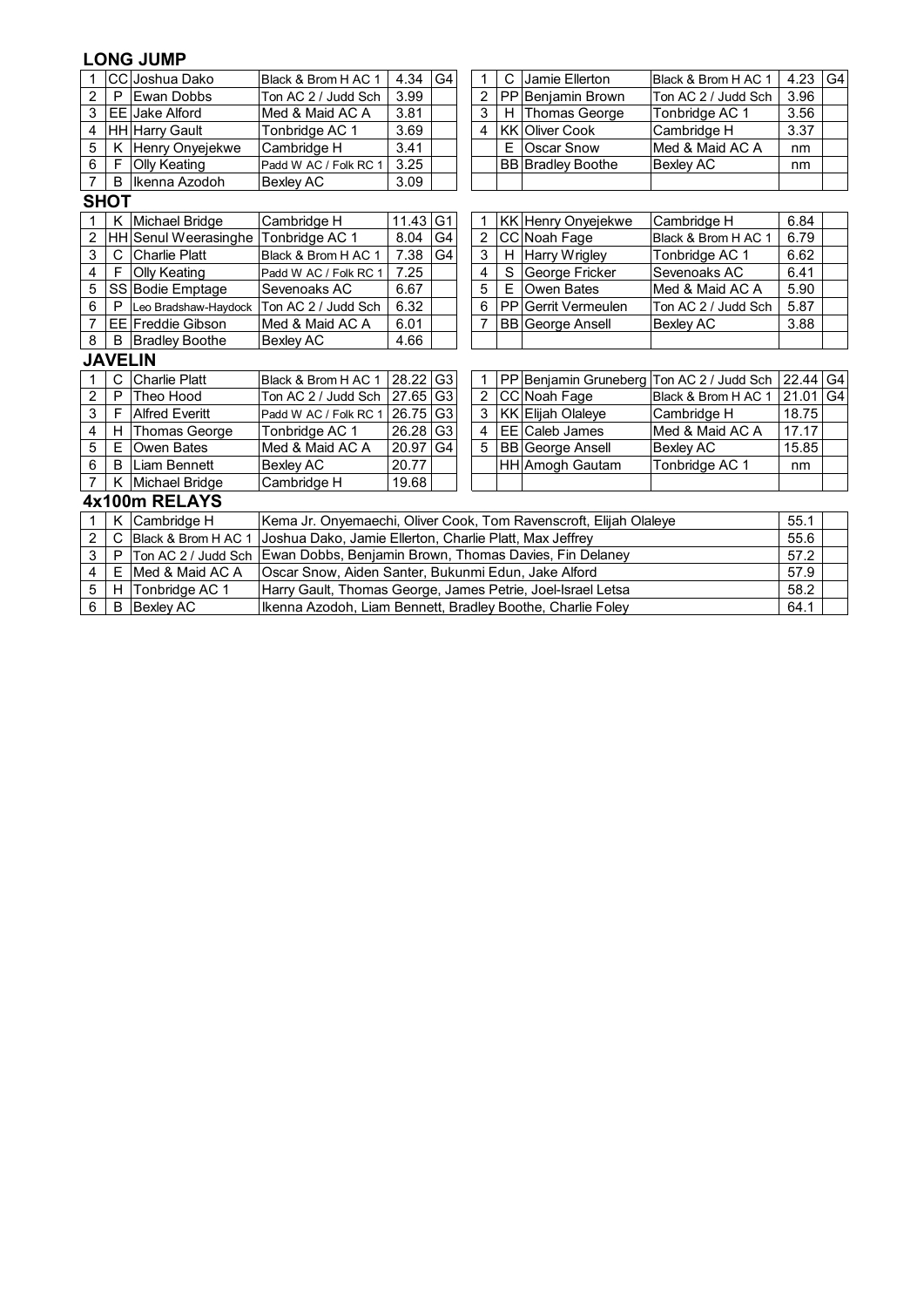# **KYAL - DIVISION 1 U15 BOYS RESULTS 8th August 2021 Tonbridge School, Tonbridge**

## U15 Boys Points Results **COVER 19 BOSE** Overall Points Results

|                |    | E Medway & Maidstone AC A            | 159 |                | C Blackheath & Bromley Harriers AC 1 | $625 \mid 8$ |                |
|----------------|----|--------------------------------------|-----|----------------|--------------------------------------|--------------|----------------|
| $\overline{2}$ |    | C Blackheath & Bromley Harriers AC 1 | 154 | 2 <sub>1</sub> | E Medway & Maidstone AC A            | 489          | $\overline{ }$ |
| 3              | P  | Tonbridge AC 2/Judd School           | 135 |                | K Cambridge Harriers                 | $468 \mid 6$ |                |
| 4              |    | H Tonbridge AC 1                     | 130 | 4              | H Tonbridge AC 1                     | 438.5 5      |                |
|                |    | K Cambridge Harriers                 | 105 |                | P Tonbridge AC 2/Judd School         | 427          | $\overline{4}$ |
| 6              | B  | Bexlev AC                            | 60  | 6              | <b>B</b> Bexlev AC                   | $352 \mid 3$ |                |
|                | S. | Sevenoaks AC                         | 50  |                | F Paddock Wood AC/Folkestone RC 1    | $261.5$ 2    |                |
| 8              |    | Paddock Wood AC/Folkestone RC 1      | 27  |                | S Sevenoaks AC                       | 163          |                |

After 42 of 42 events scored

### **Pos Comp Athlete Club Perf Grade Pos Comp Athlete Club Perf Grade 100m** w/s w/s S |James Beecroft | Sevenoaks AC | 12.0 | G3 | 1 | KK | Daniel Nyong | Cambridge H | 12.3 | G4 K Rahaan Beckford Collier Cambridge H 12.3 G4 | 2 EE Cameron Isaac Med & Maid AC A | 12.7  $3 \mid E$  Daniel Shoyoye Med & Maid AC A  $\mid 12.4 \mid G4 \mid 3 \mid CC$  Jonah Quartey-Papafio Black & Brom H AC 1 | 13.2 4 | C | Reo McCausland | Black & Brom H AC 1 | 13.0 | | | 4 | PP | Vishal Kandasamy | Ton AC 2 / Judd Sch | 14.0 5 P Alfred Metcalfe Ton AC 2 / Judd Sch | 13.3 | | | 5 | HH Harrison Fraser Tonbridge AC 1 | 14.4 6 | F | Aaron Brown | Padd W AC / Folk RC 1 | 13.3 | 6 | SS | Toby Vagg | Sevenoaks AC | 14.5 7 B Thomas Walwyn Bexley AC 13.6 | | 7 FF Jacob Fola Davies Padd W AC / Folk RC 1 | 16.9 8 | H Thomas Daly | Tonbridge AC 1 | 14.6 **300m** 1 | K | Daniel Nyong | Cambridge H | 38.2 | G1 | 1 | CC | Ryen Rennie | Black & Brom H AC 1 | 39.8 | G3 2 | C | Zuriel Nwogwugwu | Black & Brom H AC 1 | 39.3 | G2 | Z | KK Rahaan Beckford Collier | Cambridge H | 40.5 | G4  $3 \mid E$  Jake Foster Med & Maid AC A  $\mid 41.1 \mid G4 \mid 3 \mid EE \mid Benjamin$  Purton Med & Maid AC A  $\mid 42.6$ 4 P Oliver Finch Ton AC 2 / Judd Sch | 41.6 G4 | 4 | HH Harrison Fraser Tonbridge AC 1 | 44.3 5 | H Thomas Daly [Tonbridge AC 1 | 45.5 | | | 5 | PP Sergey Khlemanov | Ton AC 2 / Judd Sch | 45.2 6 | B | Tobechi Azodoh | Bexley AC | 47.0 7 S Andrew Simmons Sevenoaks AC 48.4 **1500m** 1 | E | Franklin Shepherd | Med & Maid AC A | 4:24.1 G2 | | 1 | CC Alexander Middleton | Black & Brom H AC 1 | 4:45.1 G4 2 C Harry Fage Black & Brom H AC 1 4:44.5 G4 2 EE Henry Gibson Med & Maid AC A 5:00.9<br>3 P Oliver Clements Ton AC 2 / Judd Sch 4:46 9 3 PP Mackenzie Copp Ton AC 2 / Judd Sch 5:12 9 3 P Oliver Clements Ton AC 2 / Judd Sch 4:46.9 3 PP Mackenzie Copp Ton AC 2 / Judd Sch 5:12.9 4 HH Oliver Head Tonbridge AC 1 4:58.3 4 SS Ryan Alford-Smith Sevenoaks AC 5:15.8<br>5 B Dylan Walsham Bexley AC 4:59.7 5 BB Finn Connolly Bexley AC 6:58.0 5 B Dylan Walsham Bexley AC 4:59.7 5 BB Finn Connolly Bexley AC 6:58.0 6 S George Bishop Sevenoaks AC 5:03.2  $7 \mid F \mid$  George Rigby Padd W AC / Folk RC 1 5:33.1 **80m HURDLES** w/s w/s 1 | C | Andrew Nikoro | Black & Brom H AC 1 | 12.0 | G2 | | 1 | EE | Stanley Cook | Med & Maid AC A | 14.4 H Alexander Coutts | Tonbridge AC 1 | 12.5 G3 | 2 | PP Rory Donoghue | Ton AC 2 / Judd Sch | 15.0 3 | K Joshua Baker | Cambridge H | 13.1 | G4  $4 \mid E$  Cheyne West Med & Maid AC A | 14.3 5 | F Aaron Brown Padd W AC / Folk RC 1 | 14.3 6 P William Walters Ton AC 2 / Judd Sch 16.1 **HIGH JUMP** 1 | K Rahaan Beckford Collier | Cambridge H | 1.66 | G3 | | 1 | C | Maxwell Stober | Black & Brom H AC 1 | 1.55 | G4 2  $|CC|$ Andrew Nikoro Black & Brom H AC 1 | 1.60  $|G3|$  | 2 | EE Daniel Culver Med & Maid AC A | 1.40 3 | B | Thomas Walwyn | Bexley AC | 1.55 | G4 | 3 | HH | Lewis Burr | Tonbridge AC 1 | 1.35 4 | E Cheyne West Med & Maid AC A | 1.45 | | | | PP Mackenzie Copp | Ton AC 2 / Judd Sch | nm 5 | H | Harry Owen | Tonbridge AC 1 | 1.40 6 S Sebastian Kent Sevenoaks AC 1.25<br>
P William Walters Ton AC 2 / Judd Sch | nm Ton AC 2 / Judd Sch nm **Pole Vault** 1 HH Tom Walker Tonbridge AC 1 3.25 G3 1 H Harry Owen Tonbridge AC 1 2.10<br>2 C Finn Kitteridge Black & Brom H AC 1 3.20 G3 2 P Jake Frankel Ton AC 2 / Judd Sch 1.20 2 | C | Finn Kitteridge | Black & Brom H AC 1 | 3.20 | G3 | 2 | P | Jake Frankel | Ton AC 2 / Judd Sch | 1.20 3 PP Sergey Khlemanov Ton AC 2 / Judd Sch | 1.40 **B String A String**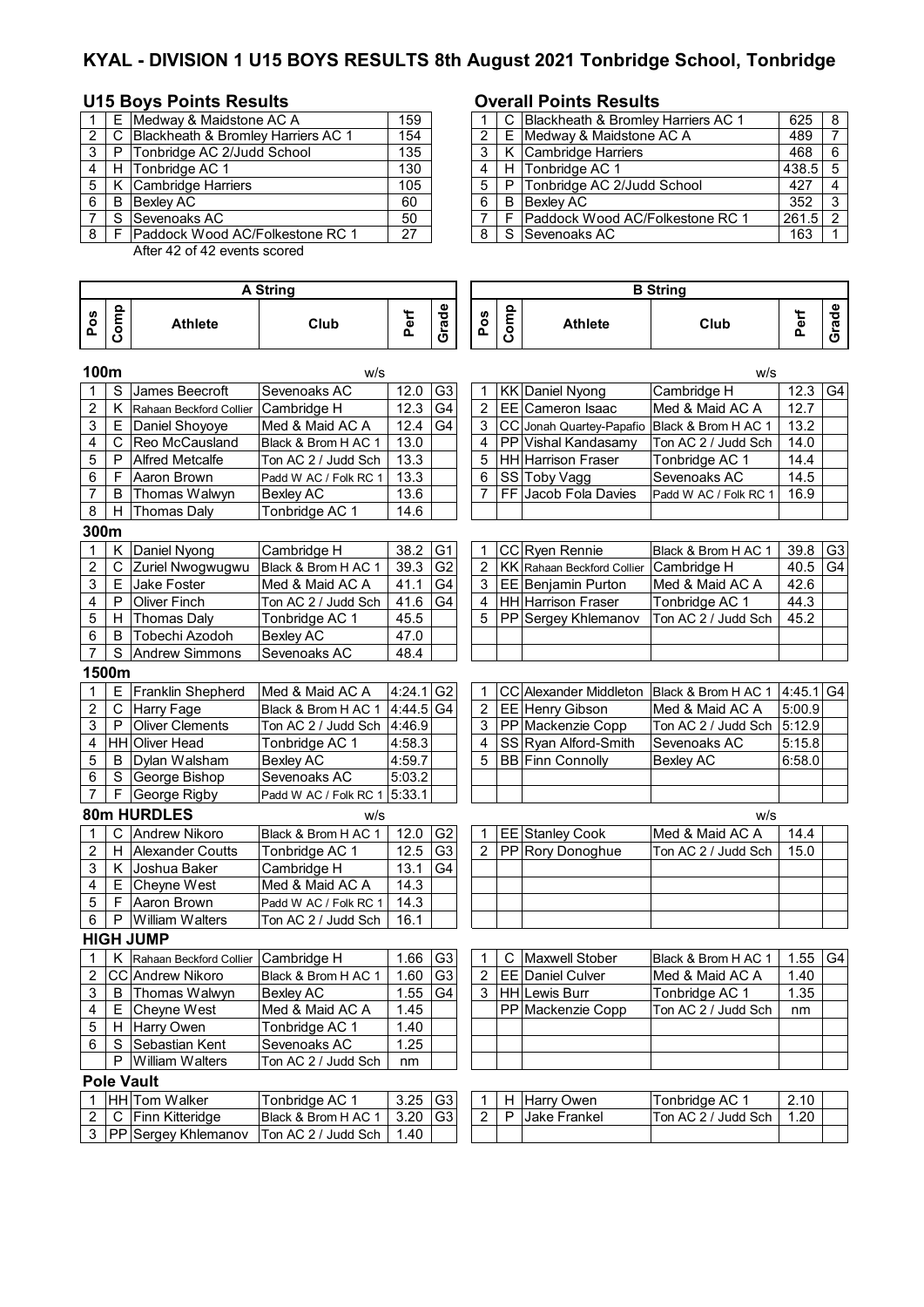# **LONG JUMP**

| 1                       |                | <b>CC</b> Andrew Nikoro | Black & Brom H AC 1                                                   | 5.44                                                                                                                                                | G <sub>3</sub> | 1              |  | C Zuriel Nwogwugwu                                              | Black & Brom H AC 1 | $5.04$ G4 |  |  |  |  |  |
|-------------------------|----------------|-------------------------|-----------------------------------------------------------------------|-----------------------------------------------------------------------------------------------------------------------------------------------------|----------------|----------------|--|-----------------------------------------------------------------|---------------------|-----------|--|--|--|--|--|
| 2                       | B              | Thomas Walwyn           | <b>Bexley AC</b>                                                      | 4.94                                                                                                                                                |                | 2              |  | PP Harry Briggs                                                 | Ton AC 2 / Judd Sch | 4.32      |  |  |  |  |  |
| 3                       | н              | Harry Owen              | Tonbridge AC 1                                                        | 4.56                                                                                                                                                |                | 3              |  | <b>BB</b> Tobechi Azodoh                                        | <b>Bexley AC</b>    | 4.28      |  |  |  |  |  |
| 4                       | P              | <b>Oliver Finch</b>     | Ton AC 2 / Judd Sch                                                   | 4.38                                                                                                                                                |                | 4              |  | EE Stanley Cook                                                 | Med & Maid AC A     | 3.89      |  |  |  |  |  |
| $\mathbf 5$             | E              | <b>Charlie Rouse</b>    | Med & Maid AC A                                                       | 4.14                                                                                                                                                |                |                |  |                                                                 |                     |           |  |  |  |  |  |
| 6                       |                | K   Israel Olaigbe      | Cambridge H                                                           | 3.71                                                                                                                                                |                |                |  |                                                                 |                     |           |  |  |  |  |  |
| $\overline{7}$          | F              | Jacob Fola Davies       | Padd W AC / Folk RC 1                                                 | 1.84                                                                                                                                                |                |                |  |                                                                 |                     |           |  |  |  |  |  |
| <b>SHOT</b>             |                |                         |                                                                       |                                                                                                                                                     |                |                |  |                                                                 |                     |           |  |  |  |  |  |
| 1                       | Е              | Daniel Culver           | Med & Maid AC A                                                       | $11.45$ G <sub>3</sub>                                                                                                                              |                | 1              |  | PP Jacob Bootle                                                 | Ton AC 2 / Judd Sch | 9.62      |  |  |  |  |  |
| $\boldsymbol{2}$        | С              | Max Kennedy             | Black & Brom H AC 1                                                   | 10.15                                                                                                                                               | G <sub>4</sub> | 2              |  | EE Max Thorne                                                   | Med & Maid AC A     | 9.38      |  |  |  |  |  |
| 3                       | P              | <b>Alfred Metcalfe</b>  | Ton AC 2 / Judd Sch                                                   | 9.82                                                                                                                                                |                | $\overline{3}$ |  | <b>KK</b> Israel Olaigbe                                        | Cambridge H         | 8.23      |  |  |  |  |  |
| 4                       | Κ              | Daniel Nyong            | Cambridge H                                                           | 9.38                                                                                                                                                |                | 4              |  | HH Tom Walker                                                   | Tonbridge AC 1      | 7.93      |  |  |  |  |  |
| 5                       | н              | <b>Alexander Coutts</b> | Tonbridge AC 1                                                        | 9.32                                                                                                                                                |                | 5              |  | <b>CC</b> Finn Kitteridge                                       | Black & Brom H AC 1 | 7.57      |  |  |  |  |  |
| 6                       | S              | Daniel Thorburn         | Sevenoaks AC                                                          | 7.99                                                                                                                                                |                |                |  |                                                                 |                     |           |  |  |  |  |  |
|                         | <b>DISCUS</b>  |                         |                                                                       |                                                                                                                                                     |                |                |  |                                                                 |                     |           |  |  |  |  |  |
| 1                       | E              | Max Thorne              | Med & Maid AC A                                                       | HH Tom Walker<br>28.51<br>24.21<br>G4<br>1<br>Tonbridge AC 1                                                                                        |                |                |  |                                                                 |                     |           |  |  |  |  |  |
| $\overline{\mathbf{c}}$ | н              | <b>Alexander Coutts</b> | Tonbridge AC 1                                                        | 27.86<br>G <sub>4</sub><br>$\overline{c}$<br>EE Daniel Shoyoye<br>Med & Maid AC A<br>22.47                                                          |                |                |  |                                                                 |                     |           |  |  |  |  |  |
| 3                       | Κ              | Joshua Baker            | Cambridge H                                                           | 25.95 G4<br>3<br>PP Sergey Khlemanov<br>Ton AC 2 / Judd Sch<br>19.83                                                                                |                |                |  |                                                                 |                     |           |  |  |  |  |  |
| 4                       | P              | <b>Alfred Metcalfe</b>  | Ton AC 2 / Judd Sch                                                   | 24.46                                                                                                                                               |                | $\overline{4}$ |  | KK Israel Olaigbe                                               | Cambridge H         | 19.56     |  |  |  |  |  |
| 5                       | S              | Daniel Thorburn         | Sevenoaks AC                                                          | 24.21                                                                                                                                               |                |                |  |                                                                 |                     |           |  |  |  |  |  |
| 6                       | C              | Max Kennedy             | Black & Brom H AC 1                                                   | 24.22                                                                                                                                               |                |                |  |                                                                 |                     |           |  |  |  |  |  |
| 7                       | В              | <b>Finn Connolly</b>    | <b>Bexley AC</b>                                                      | 9.06                                                                                                                                                |                |                |  |                                                                 |                     |           |  |  |  |  |  |
|                         | <b>JAVELIN</b> |                         |                                                                       |                                                                                                                                                     |                |                |  |                                                                 |                     |           |  |  |  |  |  |
| $\mathbf{1}$            | K              | Joshua Baker            | Cambridge H                                                           | 44.84                                                                                                                                               | G <sub>1</sub> | 1              |  | PP William Walters                                              | Ton AC 2 / Judd Sch | 20.60     |  |  |  |  |  |
| $\overline{2}$          | $\mathsf C$    | Max Kennedy             | Black & Brom H AC 1                                                   | $\overline{38.49}$ G3                                                                                                                               |                | $\overline{2}$ |  | EE Benjamin Purton                                              | Med & Maid AC A     | 17.66     |  |  |  |  |  |
| 3                       | Е              | Max Thorne              | Med & Maid AC A                                                       | 27.77                                                                                                                                               |                | 3              |  | <b>HH</b> Oliver Head                                           | Tonbridge AC 1      | 14.81     |  |  |  |  |  |
| 4                       | н              | Thomas Daly             | Tonbridge AC 1                                                        | 25.12                                                                                                                                               |                | 4              |  | <b>BB</b> Finn Connolly                                         | <b>Bexley AC</b>    | 8.72      |  |  |  |  |  |
| 5                       | F              | Aaron Brown             | Padd W AC / Folk RC 1                                                 | 25.07                                                                                                                                               |                |                |  | CC Ryen Rennie                                                  | Black & Brom H AC 1 | nm        |  |  |  |  |  |
| 6                       | P              | <b>Jake Frankel</b>     | Ton AC 2 / Judd Sch                                                   | 24.85                                                                                                                                               |                |                |  |                                                                 |                     |           |  |  |  |  |  |
| $\overline{7}$          | B              | Tobechi Azodoh          | <b>Bexley AC</b>                                                      | 13.50                                                                                                                                               |                |                |  |                                                                 |                     |           |  |  |  |  |  |
|                         | <b>RELAYS</b>  |                         |                                                                       |                                                                                                                                                     |                |                |  |                                                                 |                     |           |  |  |  |  |  |
|                         | 4x100m         |                         |                                                                       |                                                                                                                                                     |                |                |  |                                                                 |                     |           |  |  |  |  |  |
| $\mathbf{1}$            | Ε              | Med & Maid AC A         | Daniel Culver, Cheyne West, Daniel Shoyoye, Cameron Isaac             |                                                                                                                                                     |                |                |  |                                                                 |                     | 47.3      |  |  |  |  |  |
| $\boldsymbol{2}$        | С              | Black & Brom H AC 1     |                                                                       |                                                                                                                                                     |                |                |  |                                                                 |                     | 49.5      |  |  |  |  |  |
| 3                       | Κ              | Cambridge H             |                                                                       | Zuriel Nwogwugwu, Ryen Rennie, Jonah Quartey-Papafio, Reo McCausland<br>Joshua Baker, Daniel Nyong, Israel Olaigbe, Rahaan Beckford Collier<br>49.9 |                |                |  |                                                                 |                     |           |  |  |  |  |  |
| $\overline{4}$          | P              | Ton AC 2 / Judd Sch     | Alfred Metcalfe, Oliver Finch, Harry Briggs, Vishal Kandasamy<br>52.3 |                                                                                                                                                     |                |                |  |                                                                 |                     |           |  |  |  |  |  |
| $\overline{5}$          | н              | Tonbridge AC 1          | Harry Owen, Tom Walker, Harrison Fraser, Oliver Head                  |                                                                                                                                                     |                |                |  |                                                                 |                     | 54.1      |  |  |  |  |  |
|                         | 4x300m         |                         |                                                                       |                                                                                                                                                     |                |                |  |                                                                 |                     |           |  |  |  |  |  |
| 1                       | C              | Black & Brom H AC 1     | Zuriel Nwogwugwu, Ryen Rennie, Harry Fage, Andrew Nikoro              |                                                                                                                                                     |                |                |  |                                                                 |                     | 2:47.4    |  |  |  |  |  |
| $\overline{2}$          | Е              | Med & Maid AC A         | Charlie Rouse, Cameron Isaac, Jake Foster, Benjamin Purton            |                                                                                                                                                     |                |                |  |                                                                 |                     | 2:53.1    |  |  |  |  |  |
| 3                       | н              | Tonbridge AC 1          | Alexander Coutts, Harrison Fraser, Thomas Daly, Oliver Head           |                                                                                                                                                     |                |                |  |                                                                 |                     | 3:01.1    |  |  |  |  |  |
| 4                       |                | Ton AC 2 / Judd Sch     |                                                                       |                                                                                                                                                     |                |                |  | Oliver Finch, Oliver Clements, Sergey Khlemanov, Mackenzie Copp |                     | 3:06.1    |  |  |  |  |  |
|                         |                |                         |                                                                       |                                                                                                                                                     |                |                |  |                                                                 |                     |           |  |  |  |  |  |
| 5                       | P<br>$\sf B$   | <b>Bexley AC</b>        | Tobechi Azodoh, Finn Connolly, Thomas Walwyn, Dylan Walsham           |                                                                                                                                                     |                |                |  |                                                                 |                     | 3:16.2    |  |  |  |  |  |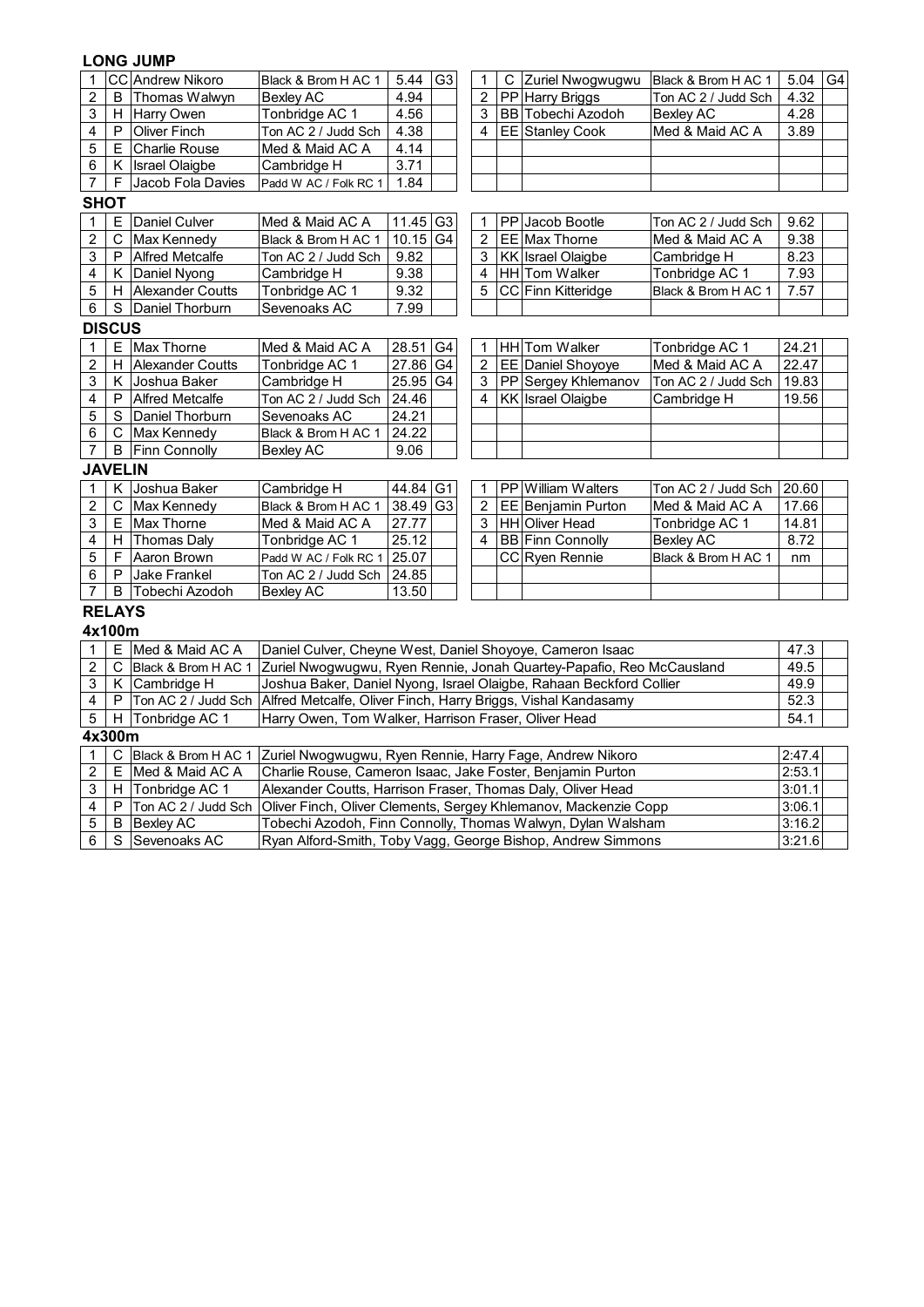# **KYAL - DIVISION 1 U13 GIRLS RESULTS 8th August 2021 Tonbridge School, Tonbridge**

# **U13 Girls Points Results Overall Points Results**

|   |   | C Blackheath & Bromley Harriers AC 1   | 139.5 |   | C Blackheath & Bromley Harriers AC 1 |
|---|---|----------------------------------------|-------|---|--------------------------------------|
|   |   | E Medway & Maidstone AC A              | 106.5 |   | E Medway & Maidstone AC A            |
|   |   | K Cambridge Harriers                   | 102   |   | K Cambridge Harriers                 |
|   |   | H Tonbridge AC 1                       | 97    | 4 | H Tonbridge AC 1                     |
| 5 | B | <b>Bexley AC</b>                       | 94    |   | P Tonbridge AC 2/Judd School         |
| 6 | P | Tonbridge AC 2/Judd School             | 66    | 6 | <b>B</b> Bexlev AC                   |
|   |   | <b>Paddock Wood AC/Folkestone RC 1</b> | 55    |   | F Paddock Wood AC/Folkestone RC 1    |
|   |   | S Sevenoaks AC                         | 27    |   | S Sevenoaks AC                       |

After 42 of 42 events scored

|                  |                |                       | <b>A String</b>       |           |                        | <b>B</b> String  |      |                                        |                       |        |                 |  |
|------------------|----------------|-----------------------|-----------------------|-----------|------------------------|------------------|------|----------------------------------------|-----------------------|--------|-----------------|--|
| Pos              | Comp           | <b>Athlete</b>        | Club                  | Perf      | Grade                  | Pos              | Comp | <b>Athlete</b>                         | Club                  | Perf   | Grade           |  |
| 75m              |                |                       | w/s                   |           |                        |                  |      |                                        | w/s                   |        |                 |  |
| 1                | Κ              | Emily Cadman          | Cambridge H           | 10.4      | G <sub>1</sub>         | 1                |      | HH Eva Harper                          | Tonbridge AC 1        | 10.8   | G <sub>3</sub>  |  |
| $\overline{2}$   | E              | <b>Jasmine Mark</b>   | Med & Maid AC A       | 10.9      | G <sub>4</sub>         | $\overline{2}$   |      | <b>CC</b> Emilia Adese                 | Black & Brom H AC 1   | 10.9   | G <sub>4</sub>  |  |
| $\overline{2}$   | C              | Raine Surla           | Black & Brom H AC 1   | 10.9      | G <sub>4</sub>         | 3                |      | BB Jayah Gaskin                        | <b>Bexley AC</b>      | 11.2   | $\overline{G}4$ |  |
| 4                | S              | Tia Rainey            | Sevenoaks AC          | 11.7      |                        | 4                |      | <b>EE Sienna Gratwick</b>              | Med & Maid AC A       | 11.4   |                 |  |
| 5                | P              | Georgiana Sweeting    | Ton AC 2 / Judd Sch   | 11.7      |                        | 5                |      | PP Carys Gibson                        | Ton AC 2 / Judd Sch   | 11.5   |                 |  |
| 6                | B              | <b>Marliah Archer</b> | <b>Bexley AC</b>      | 11.9      |                        | 6                |      | <b>KK Daisy Butler</b>                 | Cambridge H           | 11.8   |                 |  |
| $\overline{7}$   |                | H Natalia Lynn        | Tonbridge AC 1        | 12.2      |                        | $\overline{7}$   |      | FF Tilly Ryan                          | Padd W AC / Folk RC 1 | 12.3   |                 |  |
| 8                | F.             | <b>Lily Rockall</b>   | Padd W AC / Folk RC 1 | 12.3      |                        | 8                |      | SS Eva Pope                            | Sevenoaks AC          | 13.0   |                 |  |
|                  | 150m           |                       |                       |           |                        |                  |      |                                        |                       |        |                 |  |
| $\mathbf{1}$     | K              | <b>Emily Cadman</b>   | Cambridge H           | 20.5      | G <sub>2</sub>         | 1                |      | <b>EE</b> Sienna Gratwick              | Med & Maid AC A       | 22.4   | G <sub>4</sub>  |  |
| $\overline{c}$   | C              | Chizam Boniface       | Black & Brom H AC 1   | 20.9      | G <sub>3</sub>         | $\overline{2}$   |      | CC Lottie Palmer                       | Black & Brom H AC 1   | 23.4   |                 |  |
| 3                | E              | Jasmine Mark          | Med & Maid AC A       | 21.7      | G <sub>4</sub>         | 3                |      | <b>BB</b> Aimee Price                  | <b>Bexley AC</b>      | 23.5   |                 |  |
| 4                | H.             | Cacilia Gresham       | Tonbridge AC 1        | 22.1      | G <sub>4</sub>         | 4                |      | SS Lottie Windsor                      | Sevenoaks AC          | 24.2   |                 |  |
| 5                | B              | Mia Whitwell          | <b>Bexley AC</b>      | 22.5      |                        | 5                |      | HH Thalia-Rose Ingerfield-Yoell        | Tonbridge AC 1        | 24.3   |                 |  |
| 6                | P              | Anjalie Rohan         | Ton AC 2 / Judd Sch   | 22.7      |                        | 6                |      | <b>KK Alannah Bonnar</b>               | Cambridge H           | 24.4   |                 |  |
| $\overline{7}$   | $\overline{s}$ | <b>Tia Rainey</b>     | Sevenoaks AC          | 23.5      |                        | 7                |      | PP Darcy Houston                       | Ton AC 2 / Judd Sch   | 25.5   |                 |  |
| 8                | F              | Megan Rein            | Padd W AC / Folk RC 1 | 24.1      |                        |                  |      |                                        |                       |        |                 |  |
|                  | 1200m          |                       |                       |           |                        |                  |      |                                        |                       |        |                 |  |
| 1                |                | K   Iris Williams     | Cambridge H           | 4:07.5 G4 |                        | $\mathbf 1$      |      | EE Sofia Cudmore-Smith Med & Maid AC A |                       | 4:15.2 |                 |  |
| $\overline{2}$   | Е              | <b>Rose Crossley</b>  | Med & Maid AC A       | 4:09.0 G4 |                        | $\overline{c}$   |      | H Emily Tayton                         | Tonbridge AC 1        | 4:26.4 |                 |  |
| 3                |                | HH Neve Raymond       | Tonbridge AC 1        | 4:14.3    |                        | 3                |      | CC Caitlin Hough                       | Black & Brom H AC 1   | 4:47.2 |                 |  |
| 4                | C              | Abbie Lee             | Black & Brom H AC 1   | 4:42.9    |                        | 4                |      | KK Celia Yeatman                       | Cambridge H           | 4:53.6 |                 |  |
| 5                | P              | Jessica Tayton        | Ton AC 2 / Judd Sch   | 4:45.2    |                        |                  |      |                                        |                       |        |                 |  |
| 6                | F              | Sienna Blackmore      | Padd W AC / Folk RC 1 | 4:56.8    |                        |                  |      |                                        |                       |        |                 |  |
| $\overline{7}$   | S              | Lottie Windsor        | Sevenoaks AC          | 5:08.1    |                        |                  |      |                                        |                       |        |                 |  |
|                  |                | <b>70m HURDLES</b>    | W/S                   |           |                        |                  |      |                                        | W/S                   |        |                 |  |
| 1                | С              | Charlotte Bloodworth  | Black & Brom H AC 1   | 12.9      | G4                     | 1                |      | <b>BB</b> Aimee Price                  | <b>Bexley AC</b>      | 14.3   |                 |  |
| $\boldsymbol{2}$ | B              | Mia Whitwell          | <b>Bexley AC</b>      | 13.3      | G4                     | 2                |      | HH Elsa Pawson                         | Tonbridge AC 1        | 14.5   |                 |  |
| 3                |                | H Emily Tayton        | Tonbridge AC 1        | 14.0      |                        | 3                |      | FF Abigail Smith                       | Padd W AC / Folk RC 1 | 16.1   |                 |  |
| 4                | E              | Tofunmi Edun          | Med & Maid AC A       | 14.1      |                        | 4                |      | <b>CC</b> Lottie Palmer                | Black & Brom H AC 1   | 16.5   |                 |  |
| 5                | P              | Amelia Harris         | Ton AC 2 / Judd Sch   | 14.4      |                        | 5                |      | EE Maisie Graham                       | Med & Maid AC A       | 17.6   |                 |  |
| 6                | Κ              | Iris Williams         | Cambridge H           | 14.5      |                        |                  |      |                                        |                       |        |                 |  |
| $\overline{7}$   | F              | <b>Lily Rockall</b>   | Padd W AC / Folk RC 1 | 14.5      |                        |                  |      |                                        |                       |        |                 |  |
|                  |                | <b>HIGH JUMP</b>      |                       |           |                        |                  |      |                                        |                       |        |                 |  |
| 1                | C              | Raine Surla           | Black & Brom H AC 1   | 1.30      | G <sub>3</sub>         | 1                |      | CC Heidi Coulson                       | Black & Brom H AC 1   | 1.20   |                 |  |
| 2                | Κ              | Iris Williams         | Cambridge H           | 1.30      | G <sub>3</sub>         | $\overline{2}$   |      | KK Ethel Olaigbe                       | Cambridge H           | 1.10   |                 |  |
| 3                | Е.             | Sienna Gratwick       | Med & Maid AC A       | 1.25      | $\overline{\text{G4}}$ |                  |      | FF Megan Rein                          | Padd W AC / Folk RC 1 | nm     |                 |  |
| 4                |                | H Elsa Pawson         | Tonbridge AC 1        | 1.20      |                        |                  |      |                                        |                       |        |                 |  |
| 5                |                | <b>B</b> Mia Whitwell | Bexley AC             | 1.20      |                        |                  |      |                                        |                       |        |                 |  |
| 6                | F.             | Abigail Smith         | Padd W AC / Folk RC 1 | 1.15      |                        |                  |      |                                        |                       |        |                 |  |
|                  |                | <b>LONG JUMP</b>      |                       |           |                        |                  |      |                                        |                       |        |                 |  |
| 1                |                | CC Emilia Adese       | Black & Brom H AC 1   | 3.97      | G <sub>4</sub>         | 1                | С    | Raine Surla                            | Black & Brom H AC 1   | 3.88   |                 |  |
| $\boldsymbol{2}$ |                | BB Jayah Gaskin       | <b>Bexley AC</b>      | 3.65      |                        | $\boldsymbol{2}$ | B    | <b>Aimee Price</b>                     | <b>Bexley AC</b>      | 3.45   |                 |  |
| 3                | K              | Daisy Butler          | Cambridge H           | 3.61      |                        | 3                | H.   | Cacilia Gresham                        | Tonbridge AC 1        | 3.09   |                 |  |
| 4                |                | HH Elsa Pawson        | Tonbridge AC 1        | 3.47      |                        | 4                | FF.  | Lily Rockall                           | Padd W AC / Folk RC 1 | 3.00   |                 |  |
| 5                | F.             | <b>Tilly Ryan</b>     | Padd W AC / Folk RC 1 | 3.33      |                        | 5                | P    | Darcy Houston                          | Ton AC 2 / Judd Sch   | 3.00   |                 |  |
| 6                | Е.             | Ella Foster           | Med & Maid AC A       | 3.07      |                        | 6                |      | EE Tofunmi Edun                        | Med & Maid AC A       | 2.98   |                 |  |
| 7                | S              | Eva Pope              | Sevenoaks AC          | 3.07      |                        | 7                |      | SS Lottie Windsor                      | Sevenoaks AC          | 2.97   |                 |  |
| 8                |                | PP Olivia Pilbeam     | Ton AC 2 / Judd Sch   | 3.03      |                        |                  |      |                                        |                       |        |                 |  |

|       |       | C Blackheath & Bromley Harriers AC 1 | 139.5 |   | C. | Blackheath & Bromley Harriers AC 1     | 625   | 8 |
|-------|-------|--------------------------------------|-------|---|----|----------------------------------------|-------|---|
|       | 2 I E | Medway & Maidstone AC A              | 106.5 |   | F. | Medway & Maidstone AC A                | 489   |   |
| 3 I   |       | Cambridge Harriers                   | 102   |   |    | K Cambridge Harriers                   | 468   |   |
| 4 I   |       | H Tonbridge AC 1                     | 97    |   |    | H Tonbridge AC 1                       | 438.5 |   |
| 5   B |       | Bexley AC                            | 94    |   |    | P Tonbridge AC 2/Judd School           | 427   |   |
| 6 I P |       | Tonbridge AC 2/Judd School           | 66    | 6 | B  | Bexley AC                              | 352   |   |
|       |       | Paddock Wood AC/Folkestone RC 1      | 55    |   | E. | <b>Paddock Wood AC/Folkestone RC 1</b> | 261.5 |   |
| 8     | - S   | Sevenoaks AC                         | 27    |   |    | S Sevenoaks AC                         | 163   |   |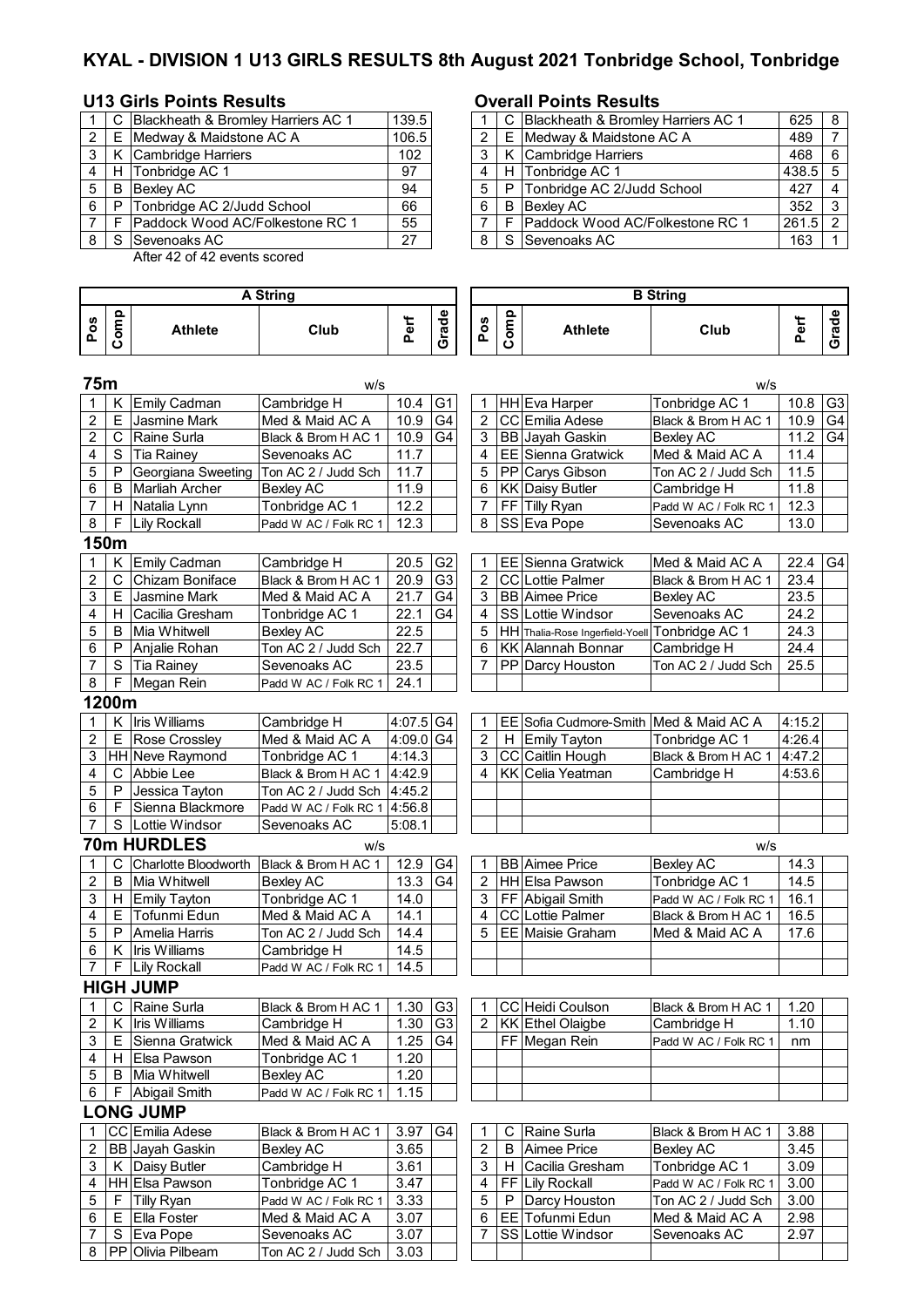## **SHOT**

|   | ĸ             | <b>Ethel Olaigbe</b>                           | Cambridge H                                                       | 6.64                                                                                    | G4 |  |   |   | Charlotte Bloodworth                                                   | Black & Brom H AC 1 | 6.04 |  |  |
|---|---------------|------------------------------------------------|-------------------------------------------------------------------|-----------------------------------------------------------------------------------------|----|--|---|---|------------------------------------------------------------------------|---------------------|------|--|--|
| 2 | P             | Carys Gibson                                   | Ton AC 2 / Judd Sch                                               | 6.56                                                                                    | G4 |  | 2 |   | <b>EE</b> Jasmine Mark                                                 | Med & Maid AC A     | 4.98 |  |  |
| 3 |               | <b>CC</b> IChizam Boniface                     | Black & Brom H AC 1                                               | 6.27                                                                                    |    |  | 3 |   | PP Sena Wright                                                         | Ton AC 2 / Judd Sch | 4.33 |  |  |
| 4 | B             | <b>IMarliah Archer</b>                         | Bexley AC                                                         | 5.49                                                                                    |    |  |   |   |                                                                        |                     |      |  |  |
| 5 | Е             | Rose Crossley                                  | Med & Maid AC A                                                   | 5.19                                                                                    |    |  |   |   |                                                                        |                     |      |  |  |
| 6 | F             | Tilly Ryan                                     | Padd W AC / Folk RC 1                                             | 4.94                                                                                    |    |  |   |   |                                                                        |                     |      |  |  |
|   | H.            | Eva Harper                                     | Tonbridge AC 1                                                    | 4.88                                                                                    |    |  |   |   |                                                                        |                     |      |  |  |
|   | <b>DISCUS</b> |                                                |                                                                   |                                                                                         |    |  |   |   |                                                                        |                     |      |  |  |
|   |               | Charlotte Bloodworth                           | Black & Brom H AC 1                                               | 19.20<br>G <sub>3</sub><br><b>Marliah Archer</b><br>11.48<br>Bexley AC<br>1<br>в        |    |  |   |   |                                                                        |                     |      |  |  |
| 2 |               | K Ethel Olaigbe                                | Cambridge H                                                       | $\overline{2}$<br>10.07<br>18.55<br>G <sub>3</sub><br>Eva Harper<br>Tonbridge AC 1<br>н |    |  |   |   |                                                                        |                     |      |  |  |
| 3 |               | <b>BB</b> Jayah Gaskin                         | Bexley AC                                                         | 13.99<br>3<br>Ella Foster<br>Med & Maid AC A<br>10.05<br>Е                              |    |  |   |   |                                                                        |                     |      |  |  |
| 4 | F             | Abigail Smith                                  | Padd W AC / Folk RC 1                                             | 13.88                                                                                   |    |  | 4 | P | Sena Wright                                                            | Ton AC 2 / Judd Sch | 8.03 |  |  |
| 5 |               | <b>EE Rose Crossley</b>                        | Med & Maid AC A                                                   | 13.73                                                                                   |    |  |   |   |                                                                        |                     |      |  |  |
| 6 |               | <b>PP</b> Amelia Harris                        | Ton AC 2 / Judd Sch                                               | 11.66                                                                                   |    |  |   |   |                                                                        |                     |      |  |  |
|   |               | HH Thalia-Rose Ingerfield-Yoell Tonbridge AC 1 |                                                                   | 10.86                                                                                   |    |  |   |   |                                                                        |                     |      |  |  |
|   |               | 4x100m RELAYS                                  |                                                                   |                                                                                         |    |  |   |   |                                                                        |                     |      |  |  |
|   |               | Black & Brom H AC 1                            | Heidi Coulson, Raine Surla, Emilia Adese, Chizam Boniface<br>56.7 |                                                                                         |    |  |   |   |                                                                        |                     |      |  |  |
| 2 |               | K Cambridge H                                  | Emily Cadman, Daisy Butler, Alannah Bonnar, Iris Williams<br>58.4 |                                                                                         |    |  |   |   |                                                                        |                     |      |  |  |
| 3 | нı            | Tonbridge AC 1                                 |                                                                   |                                                                                         |    |  |   |   | Eva Harper, Thalia-Rose Ingerfield-Yoell, Cacilia Gresham, Elsa Pawson |                     | 58.8 |  |  |
| 4 | B             | <b>Bexley AC</b>                               | Aimee Price, Marliah Archer, Mia Whitwell, Jayah Gaskin           |                                                                                         |    |  |   |   |                                                                        |                     | 59.1 |  |  |
| 5 | Е             | Med & Maid AC A                                |                                                                   | Jasmine Mark, Sienna Gratwick, Tofunmi Edun, Sofia Cudmore-Smith<br>59.7                |    |  |   |   |                                                                        |                     |      |  |  |

6]P |Ton AC 2 / Judd Sch |Anjalie Rohan, Darcy Houston, Bethany Collins, Olivia Pilbeam | 63.3 7 F Padd W AC / Folk RC 1 Tilly Ryan, Megan Rein, Amelie Numas, Abigail Smith [1989] 1986.1999 [198] 1986.1 Anjalie Rohan, Darcy Houston, Bethany Collins, Olivia Pilbeam

Tilly Ryan, Megan Rein, Amelie Numas, Abigail Smith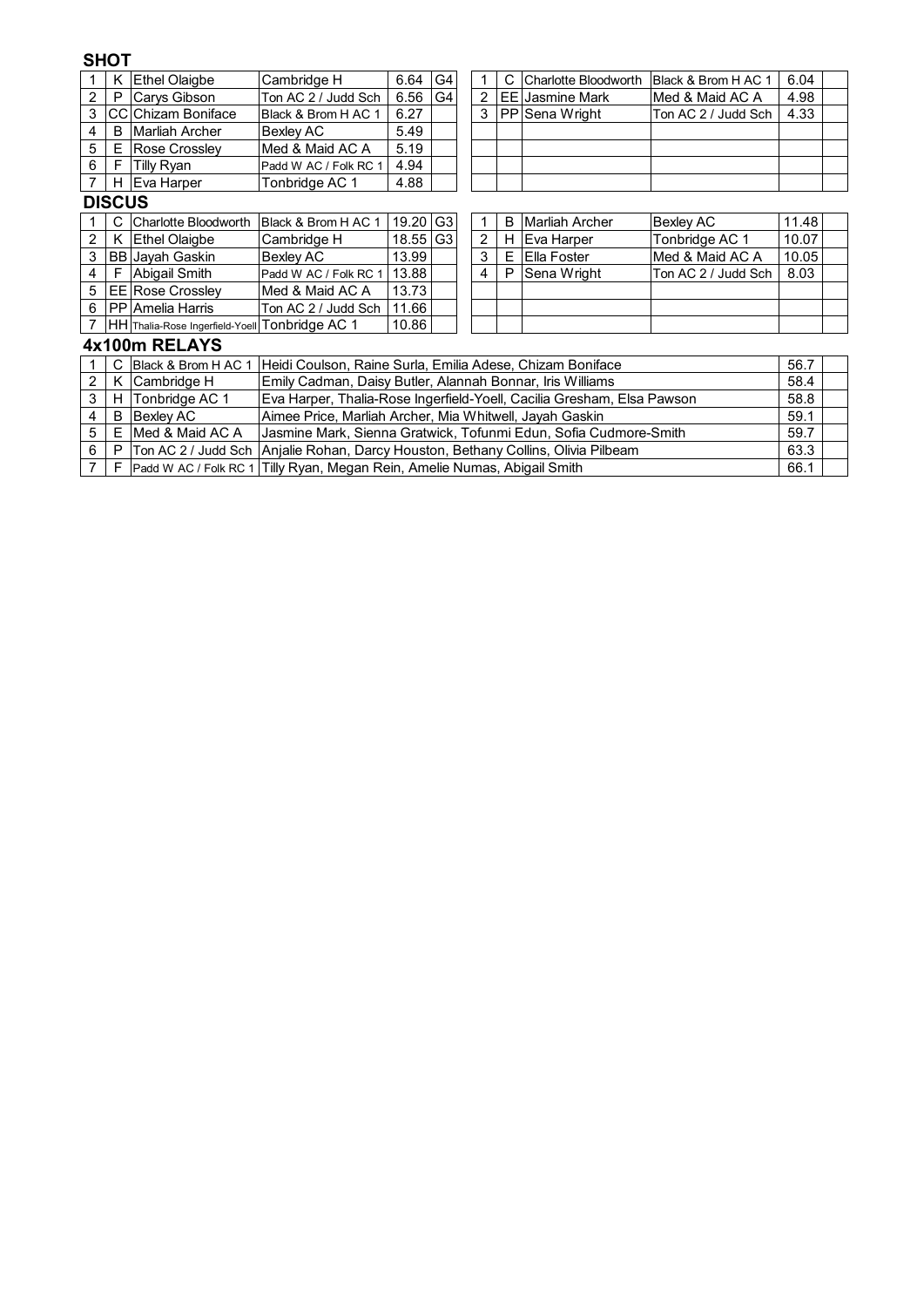# **KYAL - DIVISION 1 U15 GIRLS RESULTS 8th August 2021 Tonbridge School, Tonbridge**

### **U15 Girls Points Results Overall Points Results**

|   |   | C Blackheath & Bromley Harriers AC 1 | 158   |     | C Blackheath & Bromley Harriers AC 1   | 625       | -8 |
|---|---|--------------------------------------|-------|-----|----------------------------------------|-----------|----|
| 2 |   | Cambridge Harriers                   | 138   |     | E Medway & Maidstone AC A              | 489       |    |
| 3 | B | Bexley AC                            | 112   |     | K Cambridge Harriers                   | 468       | -6 |
| 4 | Е | Medway & Maidstone AC A              | 110.5 |     | H Tonbridge AC 1                       | $438.5$ 5 |    |
| 5 | P | Tonbridge AC 2/Judd School           | 98.5  |     | P Tonbridge AC 2/Judd School           | 427       | 4  |
| 6 |   | H Tonbridge AC 1                     | 97    | - 6 | <b>B</b> Bexlev AC                     | 352       | -3 |
|   |   | Paddock Wood AC/Folkestone RC 1      | 91    |     | <b>Paddock Wood AC/Folkestone RC 1</b> | $261.5$ 2 |    |
| 8 | S | <b>Sevenoaks AC</b>                  | 13    |     | S Sevenoaks AC                         | 163       |    |

After 42 of 42 events scored

### **Pos Comp Athlete Club Perf Grade Pos Comp Athlete Club Perf Grade 100m** w/s w/s K Faith Assah Cambridge H 13.3 G4 | 1 KK Nuriah Orhurhu Cambridge H 13.7 2 C Nina Whitter Black & Brom H AC 1 13.4 G4 2 EE Azaria Makinde Med & Maid AC A 2 13.7  $3 \mid E$  Grace Akindeji Med & Maid AC A  $\mid 13.4 \mid G4 \mid 3 \mid CC$  Emily Hayden de Carbonnieres Black & Brom H AC 1 13.8 4 | B Sokipreye Appolos | Bexley AC | 13.8 | | | 4 | HH Elicia Lacey | Tonbridge AC 1 | 13.9 5 | F |Molly Rein | Padd W AC / Folk RC 1 | 14.8 | | | | 5 | PP Gabriella Feachem | Ton AC 2 / Judd Sch | 15.4 6 | H Penny Horne | Tonbridge AC 1 | 14.9 | | 6 | BB Fadheelah Olawale-Agbojo Bexley AC | 15.8 7 P Flora Saunders Ton AC 2 / Judd Sch 15.0 7 FF Chili Boughton Padd W AC / Folk RC 1 16.4 8 S Emma Windsor Sevenoaks AC 15.1 **300m** 1 K Faith Assah Cambridge H 42.6 G2 1 KK Gabriella Noyce Cambridge H 45.8 2 | C | Tallulah Ndikanwu | Black & Brom H AC 1 | 43.8  $|G3|$  | 2 | CC | Emily Deveney | Black & Brom H AC 1 | 46.3  $\begin{array}{|l|c|c|c|c|c|}\n \hline\n 3 & E & \text{Macey Savyer} & \text{Med & Maid AC A} & 45.6 & G4 & 3 & E E | \text{Amber Matthews} & \text{Med & Maid AC A} & 46.4 \\
 \hline\n 4 & P & Ella Thomas & Ton AC 2 / Judd Sch & 45.9 & 4 | HH | \text{Penny Horne} & \text{Tonbridge AC 1} & 47.2\n \end{array}$ 4 P Ella Thomas Ton AC 2 / Judd Sch | 45.9 | | | 4 | HH Penny Horne Tonbridge AC 1 5 | F | Jennifer Clayton | Padd W AC / Folk RC 1 | 48.9 | | | 5 | PP | Anabel Warren | Ton AC 2 / Judd Sch | 48.3 6 | H Libby Smith  $\blacksquare$  Tonbridge AC 1 | 49.7 | | | 6 | BB Sophie Ansell Bexley AC | 50.0 7 S Emma Windsor Sevenoaks AC 51.2 7 FF Emma Townend Padd W AC / Folk RC 1 51.9 8 | B Fadheelah Olawale-Agbojo Bexley AC 52.8 **1500m** 1 EE Natalia Austin Med & Maid AC A 5:00.7 G3 1 E Iris Crossley Med & Maid AC A 5:08.3 G4 2 F Emma Clayton Padd W AC / Folk RC 1 5:17.6 2 C Francesca Middleton Black & Brom H AC 1 5:27.6 3 K Amelia Lawrence Cambridge H 5:18.2 3 KK Mia Harris Cambridge H 5:29.9 4 | H Polly Moses Tonbridge AC 1 | 5:20.1 | 4 | HH Lara Jee | Tonbridge AC 1 | 5:33.0 5 CC Maria Salamanca Black & Brom H AC 1 5:23.0 5 FF Sylvie Brown Padd W AC / Folk RC 1 5:33.8 6 PP Anabel Warren Ton AC 2 / Judd Sch 5:24.1 6 P Ella Thomas Ton AC 2 / Judd Sch 5:41.3 **75m HURDLES** w/s w/s 1 | H Elicia Lacey Tonbridge AC 1 | 12.2 | G2 | 1 | PP Flora Saunders Ton AC 2 / Judd Sch | 15.0 2 K Keziah Olaleye Cambridge H 12.2 G2 2 FF Hannah St Clare Padd W AC / Folk RC 1 15.0<br>3 B Ilsobel Walwyn Bexlev AC 13.2 G4 3 HH Polly Moses Tonbridge AC 1 15.6 3 B Isobel Walwyn Bexley AC 13.2 G4 3 HH Polly Moses Tonbridge AC 1 4 | P | Matilda Secker | Ton AC 2 / Judd Sch | 14.1 | | | | 4 | BB | Sophie Ansell | Bexley AC | 18.5  $4 \mid E \mid$ Nia Thomas Med & Maid AC A  $\mid$  14.1 6 C Amber Cockburn Black & Brom H AC 1 16.3 7 | F Jennifer Clayton | Padd W AC / Folk RC 1 | 17.3 **HIGH JUMP** 1 P Matilda Secker Ton AC 2 / Judd Sch 1.50 G3 1 CC Eniola Ayeni Black & Brom H AC 1 1.40 2 C Nina Whitter Black & Brom H AC 1 1.50 G3 2 K Keziah Olaleye Cambridge H 1.25 3 B Heather Beet Bexley AC 1.40 3 BB Sokipreye Appolos Bexley AC 1.20 4 | F | Hannah St Clare | Padd W AC / Folk RC 1 | 1.35 | | | 4 | FF | Molly Rein | Padd W AC / Folk RC 1 | 1.20 5 S Emma Windsor Sevenoaks AC 1.35 HH HH Lara Jee Tonbridge AC 1 mm 6 | KK | Mia Harris | Cambridge H | 1.30  $7 \mid E$  Nia Thomas Med & Maid AC A  $\mid$  1.25 8 | H Penny Horne | Tonbridge AC 1 | 1.15 **Pole Vault** 1 | C | Lydia Witcombe | Black & Brom H AC 1 | 2.10 P Gabriella Feachem | Ton AC 2 / Judd Sch | 1.80 3 | H Olivia Brown | Tonbridge AC 1 | 1.70  $4 \mid E$  Nia Thomas Med & Maid AC A  $\mid$  1.70 **B String A String**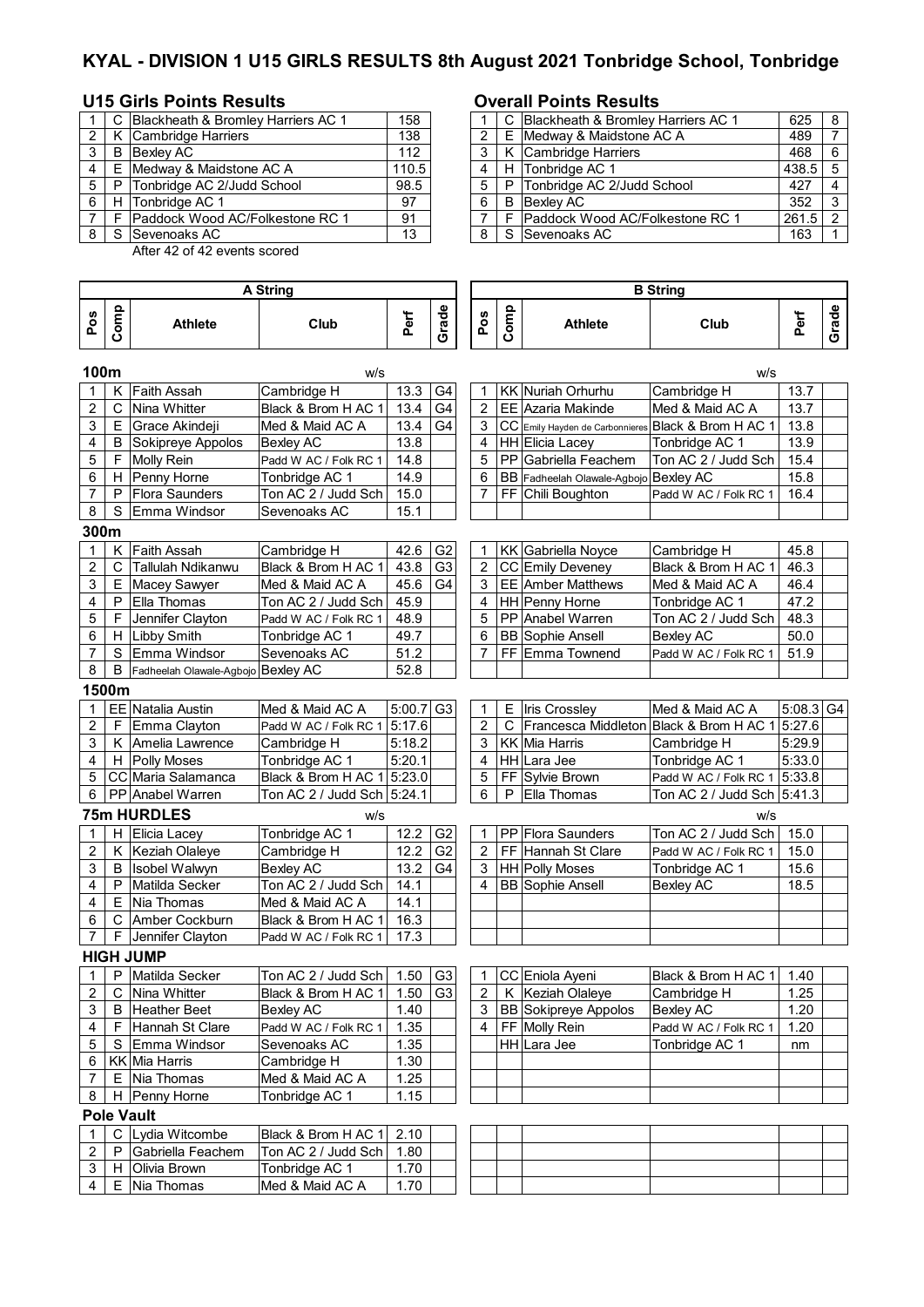# **LONG JUMP**

| 1                       | Κ           | Gabriella Noyce                         | Cambridge H                                                                                       | 4.42                                                                               |    | 1                       |   | KK Ogechi Akabueze                                                        | Cambridge H           | 4.08   |  |  |  |  |
|-------------------------|-------------|-----------------------------------------|---------------------------------------------------------------------------------------------------|------------------------------------------------------------------------------------|----|-------------------------|---|---------------------------------------------------------------------------|-----------------------|--------|--|--|--|--|
| $\overline{c}$          | B           | <b>Isobel Walwyn</b>                    | Bexley AC                                                                                         | 4.38                                                                               |    | 2                       | С | Emily Hayden de Carbonnieres                                              | Black & Brom H AC 1   | 4.06   |  |  |  |  |
| 3                       |             | CC Eniola Ayeni                         | Black & Brom H AC 1                                                                               | 4.15                                                                               |    | 3                       |   | <b>BB</b> Heather Beet                                                    | <b>Bexley AC</b>      | 4.03   |  |  |  |  |
| 4                       | Ε           | Grace Akindeji                          | Med & Maid AC A                                                                                   | 4.11                                                                               |    | 4                       |   | EE Millie Davidson-Houston Med & Maid AC A                                |                       | 3.93   |  |  |  |  |
| 5                       | H           | Polly Moses                             | Tonbridge AC 1                                                                                    | 3.95                                                                               |    | 5                       |   | <b>HH</b> Libby Smith                                                     | Tonbridge AC 1        | 3.86   |  |  |  |  |
| 6                       | P           | Matilda Secker                          | Ton AC 2 / Judd Sch                                                                               | 3.65                                                                               |    | 6                       |   | PP Eliza Muysken                                                          | Ton AC 2 / Judd Sch   | 2.86   |  |  |  |  |
| $\overline{7}$          | F           | Emma Townend                            | Padd W AC / Folk RC 1                                                                             | 3.56                                                                               |    | $\overline{7}$          |   | FF Chili Boughton                                                         | Padd W AC / Folk RC 1 | 2.47   |  |  |  |  |
| <b>SHOT</b>             |             |                                         |                                                                                                   |                                                                                    |    |                         |   |                                                                           |                       |        |  |  |  |  |
| 1                       | B           | Eleanor Russell                         | <b>Bexley AC</b>                                                                                  | CC Tallulah Ndikanwu<br>8.97<br>G <sub>3</sub><br>Black & Brom H AC 1<br>7.87<br>1 |    |                         |   |                                                                           |                       |        |  |  |  |  |
| $\overline{c}$          | С           | Erin Simpson                            | Black & Brom H AC 1                                                                               | 8.34                                                                               | G4 | $\overline{c}$          |   | HH Libby Smith                                                            | Tonbridge AC 1        | 6.95   |  |  |  |  |
| 3                       |             | KK Ogechi Akabueze                      | Cambridge H                                                                                       | 8.28                                                                               | G4 | 3                       | K | Gabriella Noyce                                                           | Cambridge H           | 6.54   |  |  |  |  |
| $\overline{\mathbf{4}}$ | н           | <b>Elicia Lacey</b>                     | Tonbridge AC 1                                                                                    | 6.95                                                                               |    | $\overline{4}$          |   | PP Eliza Muysken                                                          | Ton AC 2 / Judd Sch   | 5.82   |  |  |  |  |
| 5                       | $\mathsf E$ | Millie Davidson-Houston Med & Maid AC A |                                                                                                   | 5.87<br>5<br>EE Iris Crossley<br>Med & Maid AC A<br>4.68                           |    |                         |   |                                                                           |                       |        |  |  |  |  |
| 6                       | P           | <b>Flora Saunders</b>                   | Ton AC 2 / Judd Sch                                                                               | <b>BB</b> Sophie Ansell<br>4.25<br>5.83<br>6<br><b>Bexley AC</b>                   |    |                         |   |                                                                           |                       |        |  |  |  |  |
| $\overline{7}$          |             | FF Chili Boughton                       | Padd W AC / Folk RC 1                                                                             | 4.44                                                                               |    | 7                       | F | Emma Townend                                                              | Padd W AC / Folk RC 1 | 3.23   |  |  |  |  |
| <b>DISCUS</b>           |             |                                         |                                                                                                   |                                                                                    |    |                         |   |                                                                           |                       |        |  |  |  |  |
| $\mathbf{1}$            | C           | Erin Simpson                            | Black & Brom H AC 1   19.94                                                                       |                                                                                    | G4 | 1                       |   | <b>BB</b> Heather Beet                                                    | <b>Bexley AC</b>      | 13.54  |  |  |  |  |
| $\overline{\mathbf{c}}$ | Κ           | Ogechi Akabueze                         | Cambridge H                                                                                       | 19.16                                                                              |    | $\overline{\mathbf{c}}$ |   | CC Lydia Witcombe                                                         | Black & Brom H AC 1   | 12.37  |  |  |  |  |
| 3                       | B           | <b>Eleanor Russell</b>                  | <b>Bexley AC</b>                                                                                  | 19.09                                                                              |    | 3                       |   | FF Jennifer Clayton                                                       | Padd W AC / Folk RC 1 | 12.27  |  |  |  |  |
| $\overline{\mathbf{4}}$ | H           | <b>Eloise Pauling</b>                   | Tonbridge AC 1                                                                                    | 18.23                                                                              |    |                         |   |                                                                           |                       |        |  |  |  |  |
| 5                       | Ε           | Grace Akindeji                          | Med & Maid AC A                                                                                   | 13.60                                                                              |    |                         |   |                                                                           |                       |        |  |  |  |  |
| 6                       | P           | Gabriella Feachem                       | Ton AC 2 / Judd Sch 13.53                                                                         |                                                                                    |    |                         |   |                                                                           |                       |        |  |  |  |  |
| $\overline{7}$          | F           | Emma Clayton                            | Padd W AC / Folk RC 1                                                                             | 12.72                                                                              |    |                         |   |                                                                           |                       |        |  |  |  |  |
| <b>HAMMER</b>           |             |                                         |                                                                                                   |                                                                                    |    |                         |   |                                                                           |                       |        |  |  |  |  |
| 1                       | B           | <b>Eleanor Russell</b>                  | <b>Bexley AC</b>                                                                                  | 26.02                                                                              | G4 |                         |   |                                                                           |                       |        |  |  |  |  |
| 2                       | C           |                                         | Emily Hayden de Carbonnieres Black & Brom H AC 1   18.52                                          |                                                                                    |    |                         |   |                                                                           |                       |        |  |  |  |  |
| $\mathbf{3}$            | F           | <b>Molly Rein</b>                       | Padd W AC / Folk RC 1                                                                             | 11.89                                                                              |    |                         |   |                                                                           |                       |        |  |  |  |  |
| <b>RELAYS</b>           |             |                                         |                                                                                                   |                                                                                    |    |                         |   |                                                                           |                       |        |  |  |  |  |
| 4x100m                  |             |                                         |                                                                                                   |                                                                                    |    |                         |   |                                                                           |                       |        |  |  |  |  |
| $\mathbf{1}$            | Κ           | Cambridge H                             | Faith Assah, Ciara McGinty, Nuriah Orhurhu, Keziah Olaleye                                        |                                                                                    |    |                         |   |                                                                           |                       | 51.6   |  |  |  |  |
| $\overline{c}$          | С           |                                         | Black & Brom H AC 1 Eniola Ayeni, Nina Whitter, Emily Hayden de Carbonnieres, Alexia Moren-Rosado |                                                                                    |    |                         |   |                                                                           |                       | 52.9   |  |  |  |  |
| 3                       | Е           | Med & Maid AC A                         |                                                                                                   |                                                                                    |    |                         |   | Grace Akindeji, Azaria Makinde, Millie Davidson-Houston, Amber Matthews   |                       | 54.3   |  |  |  |  |
| 4                       | P           |                                         | Ton AC 2 / Judd Sch Anabel Warren, Matilda Secker, Ella Thomas, Flora Saunders                    |                                                                                    |    |                         |   |                                                                           |                       | 56.5   |  |  |  |  |
| 5                       | H           | Tonbridge AC 1                          | Penny Horne, Lara Jee, Elicia Lacey, Polly Moses                                                  |                                                                                    |    |                         |   |                                                                           |                       | 57.3   |  |  |  |  |
| 6                       | B           | <b>Bexley AC</b>                        |                                                                                                   | Sokipreye Appolos, Isobel Walwyn, Fadheelah Olawale-Agbojo, Heather Beet<br>58.0   |    |                         |   |                                                                           |                       |        |  |  |  |  |
| $\overline{7}$          | F           |                                         | Padd W AC / Folk RC 1 Hannah St Clare, Molly Rein, Chili Boughton, Emma Townend<br>60.6           |                                                                                    |    |                         |   |                                                                           |                       |        |  |  |  |  |
| 4x300m                  |             |                                         |                                                                                                   |                                                                                    |    |                         |   |                                                                           |                       |        |  |  |  |  |
| 1                       | C           |                                         | Black & Brom H AC 1 Tallulah Ndikanwu, Nina Whitter, Erin Simpson, Emily Deveney                  |                                                                                    |    |                         |   |                                                                           |                       | 3:06.7 |  |  |  |  |
| $\boldsymbol{2}$        | Κ           | Cambridge H                             | Faith Assah, Amelia Lawrence, Nuriah Orhurhu, Gabriella Noyce                                     |                                                                                    |    |                         |   |                                                                           |                       | 3:09.3 |  |  |  |  |
| 3                       | Е           | Med & Maid AC A                         |                                                                                                   |                                                                                    |    |                         |   | Macey Sawyer, Amber Matthews, Millie Davidson-Houston, Iris Crossley      |                       | 3:19.2 |  |  |  |  |
| 4                       | B           | <b>Bexley AC</b>                        |                                                                                                   |                                                                                    |    |                         |   | Fadheelah Olawale-Agbojo, Isobel Walwyn, Sokipreye Appolos, Sophie Ansell |                       | 3:21.3 |  |  |  |  |
| 5                       | P           |                                         | Ton AC 2 / Judd Sch Gabriella Feachem, Ella Thomas, Eliza Muysken, Carmen Wright                  |                                                                                    |    |                         |   |                                                                           |                       | 3:26.6 |  |  |  |  |
| 6                       | F           |                                         | Padd W AC / Folk RC 1 Jennifer Clayton, Hannah St Clare, Sylvie Brown, Emma Clayton               |                                                                                    |    |                         |   |                                                                           |                       | 3:30.4 |  |  |  |  |